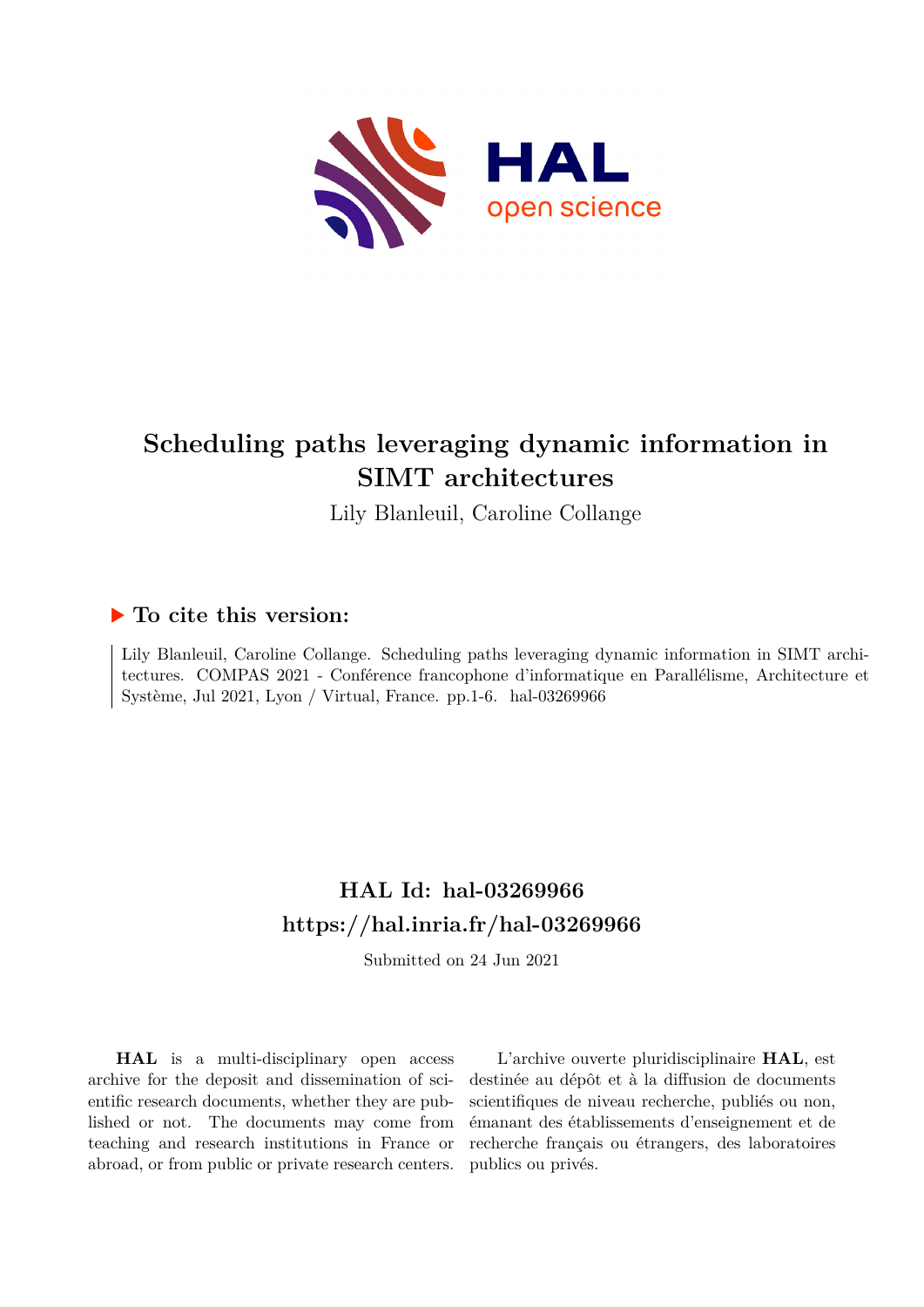## Scheduling paths leveraging dynamic information in SIMT architectures

Arthur Blanleuil, Caroline Collange

Univ Rennes, Inria, CNRS, IRISA

#### **Résumé**

Thread divergence optimization in GPU architectures have long been hindered by restrictive control-flow mechanisms based on stacks of execution masks. However, GPU architectures recently began implementing more flexible hardware mechanisms, presumably based on path tables. We leverage this opportunity by proposing a hardware implementation of iteration shifting, a divergence optimization that enables lockstep execution across arbitrary iterations of a loop. Although software implementations of iteration shifting have been previously proposed, implementing this scheduling technique in hardware lets us leverage dynamic information such as divergence patterns and memory stalls. Evaluation using simulation suggest that the expected performance improvements will remain modest or even nonexistent unless the organization of the memory access path is also revisited.

**Mots-clés :** GPU, SIMT, divergence, microarchitecture

#### **1. Introduction**

Graphics Processing Units (GPUs) execute multi-thread programs (kernels) on SIMD units by grouping threads running in lockstep into so-called warps. This model is called SIMT (Single Instruction Multiple Threads) [7]. As the multi-thread programming model allows branching, independent threads withing a warp can diverge. To maintain SIMD execution, SIMT processors keep track of divergent paths inside each warp. The execution pipeline selectively enables which threads execute the currently fetched instruction using an execution mask. Therefore divergence hurts performance as it lowers the warp occupancy.

Both software and hardware techniques have been proposed to reduce the divergence or its cost. Software approaches mainly focus on compiler optimization changing control-flow to remove divergence. One of them is Novak's loop scheduling [8] which consists in allowing threads to reconverge inside loops at different iterations to increase warp occupancy.

The model most commonly used in the GPU literature for handling divergence is the SIMT stack [1]. Each time a group of threads diverge, execution masks that correspond to each path are pushed onto the stack, and the top most mask is used untill it reaches a reconvergence point. At a reconvergence point, the current mask is removed from the stack and the second path is executed. This approach constrains path scheduling and reconvergence.

Since the Volta architecture from NVIDIA, the SIMT stack model appears obsolete as the architecture supports interleaved execution of divergent threads on a warp, a technology referred to as Independent Thread Scheduling [9]. To account for these new features, we then use a path table [2], which we presume resembles Volta architecture. Each warp keeps track of every path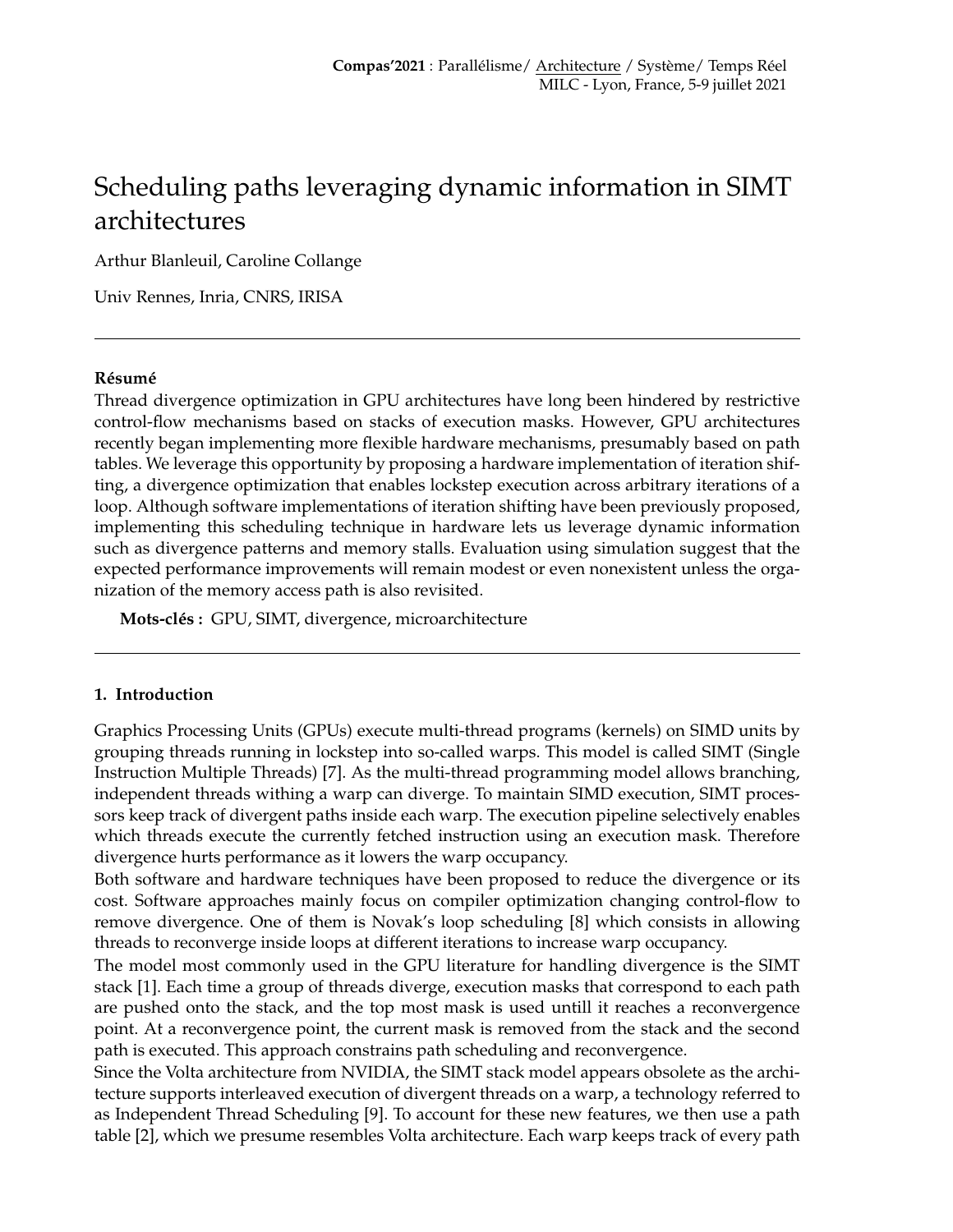taken by its threads, represented by their current PC and execution mask. This allows to select which path to run at any moment.

Using this model, we propose to explore more complex path scheduling policies. In particular, we revisit the loop scheduling technique, so far only applied in software [8] and generalize it to a purely-hardware implementation. We implement it by allowing threads to reconverge inside loops at different iterations to increase warp occupancy.

## **2. The potential for control-flow divergence optimizations**

When a group of threads running in lockstep executes a conditional branch instruction, all threads won't necessarily take the same path. They may diverge. As SIMD cannot execute different instructions at once, we carry a mask telling us which thread needs to execute a given instruction.

Traditionally, this mechanism is implemented using an SIMT stack [1]. Whenever divergence occurs, the execution masks of threads taking the branch are pushed onto the stack along with their PC. The warp then executes the topmost path until its reconvergence point, then pops the current path off the stack, continuing with a new path. This simplifies hardware and allows for more parallel hardware threads. Reconvergence points are typically marked statically by the compiler, at the immediate post-dominator (PDOM) of the branch. The immediate postdominator is the first node in the control-flow graph such that all execution paths from the branch to the exit node go through the node.

The way we schedule paths execution will affect warp occupancy as paths will reconvergence differently, especially with loops. In this case, threads may re-execute the same static instructions (same binary addresses) multiple times. This provides an opportunity to assemble SIMD instructions from threads executing the same static instruction from different iterations. This can be the case when a group of threads advance to the iteration  $n + 1$  while the others are still waiting in iteration n. For instance, the algorithm of Figure 1a illustrates a two-sided conditional statement within a loop.

Prior work using software modification to allow mimic Volta's independent thread scheduling has shown that delaying some iterations to enable converged execution across different iterations can lead to better performance [8]. In Figure 1b, we show for instance, the difference between PDOM reconvergence and a schedule which allows iteration shift (Z) on the example of Algorithm 1a.

The PDOM schedule (Y) forces all paths to execute, even though some paths are not populated a lot. This is why each iteration always has the full length of the then and else part. Novak's idea is to use a majority policy (The Z schedule). This policy tries to maximize the population of an executed path, and allows iteration shifting. As it allows iteration shift, threads which took the then path can converge with threads which took the else path, increasing its population. The policy also tries to keep a low iteration difference between threads to tackle issues with paths not taken frequently which can hit performances.

### **3. Loop Aware Scheduler**

In this section, we describe our implementation of the Loop Aware Scheduler (LAS), and how we used it to implement Novak's loop optimization scheduling policy in hardware.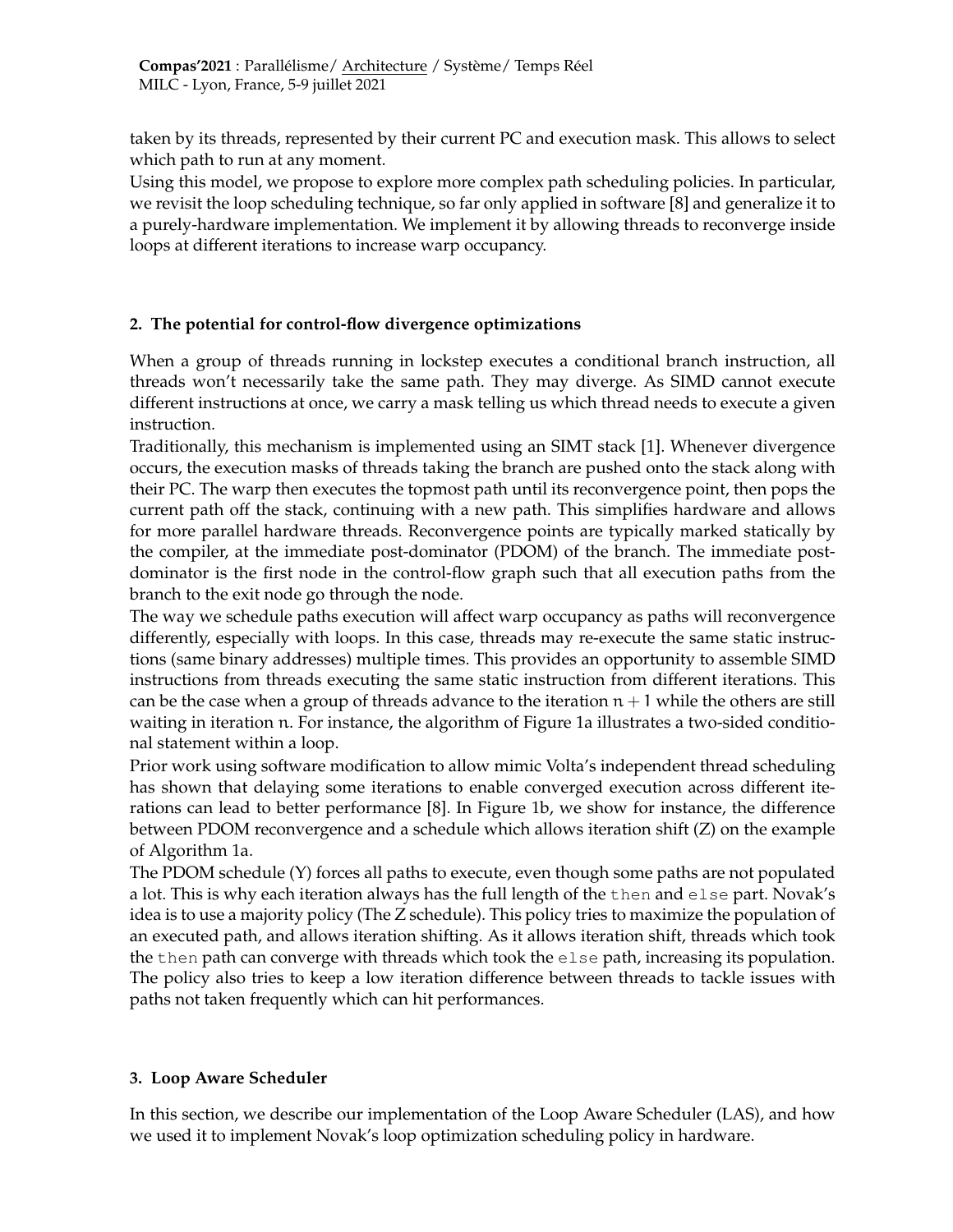

(b) Different thread schedulings of algorithm 1a. Schedule X, Y, Z represent respectively an MIMD execution, an SIMT execution with PDOM reconvergence, and an SIMT execution with majority policy. Coordinates in each block represent the thread ID followed by the iteration number.

FIGURE 1 – Example of a GPU kernel with a loop, and different execution traces obtained with different scheduling policies on 4 threads. In figure 1b, we can see that schedule Z allows threads to execute different iterations at the same time which makes the schedule more compact.

### **3.1. Path table**

Because SIMT stacks can only be affected by instructions, the only way we can schedule paths is by using the software to manage the stack. This method has a runtime cost if we want to implement complex scheduling policies. This is why we propose to implement it in hardware. In order to do it, we need to relax the traditional SIMT stack model and use a paths table [2].

Each time a divergence occurs, a path is split in 2, and a new path is added to the list. The scheduler then choses a path from this table given a priority function. This priority function can switch between two policies at runtime given dynamic information about the process as the loop table (figure 2).

## **3.2. Loop detection**

As the scheduling policy focuses on loops with conditional branches, we need to detect them in hardware.

We assume loops are entirely defined by an address range between a backward branch and its target [4]. This approximation can lead to non-loop basic blocks inside detected ranges, but this scenario is rare, especially for optimized code. When a backward-jump instruction is encountered, LAS adds the detected loop's entry in the loop table. In the case the loop is already detected we update its information. The loop table is a directly-mapped cache.

Its entries are indexed by a hash of the PC of the loop's backward branch as two loops can not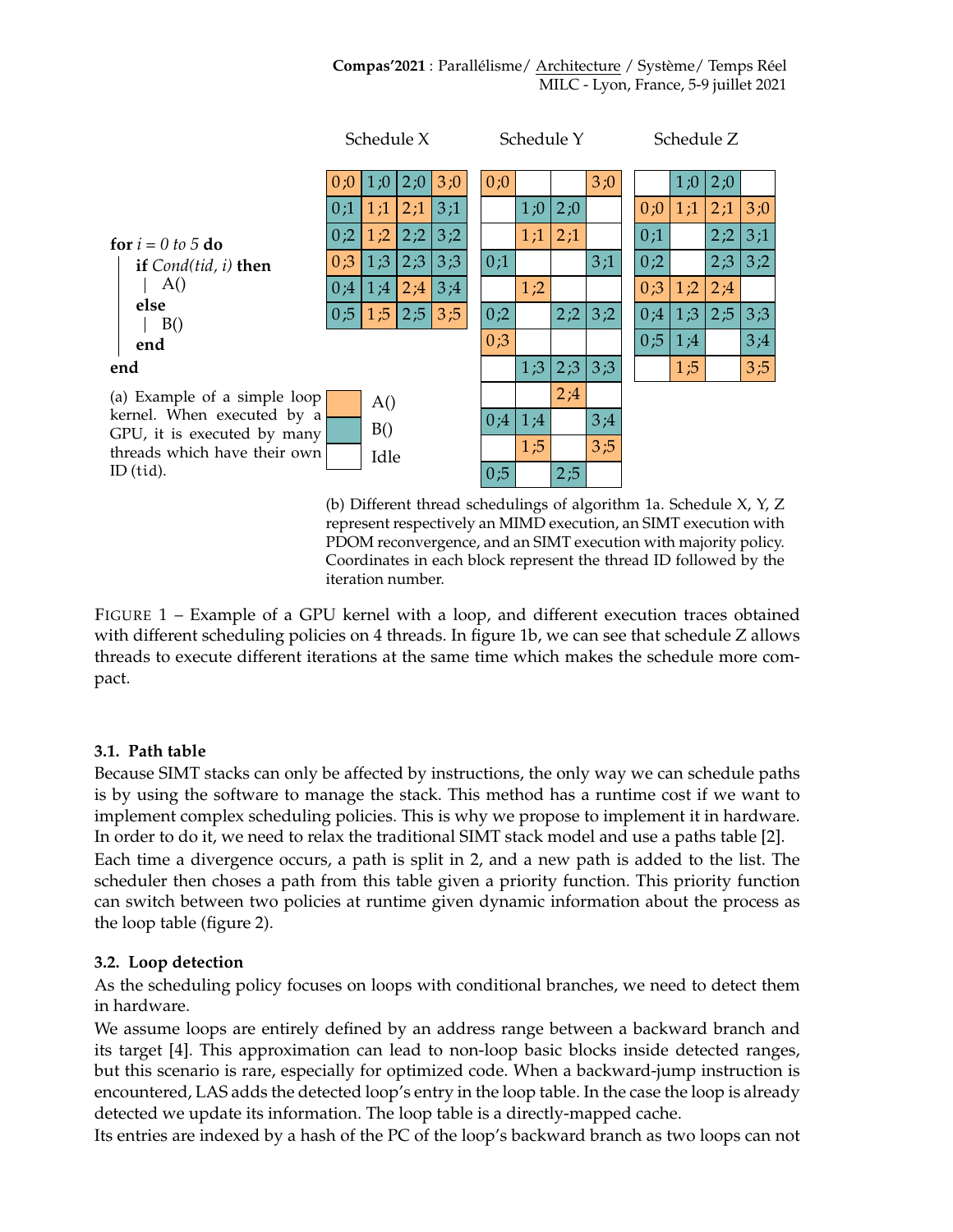

FIGURE 2 – Schematic view of LAS. The state of Per warp data is a snapshot of the example in Figure 1b right after the first diverging branch.

have the same, even in nested loops cases. Whenever a new loop is overlapping a previously detected one, there are two cases. If one loop include the other, we have nested loops so we keep both. Either way, we merge them by removing the backmost entry from the cache. Each entry has a valid bit telling if the data represent a loop or nothing.

## **3.3. Scheduling policies**

When a loop is detected, information such as trip count and divergence stats is gathered in a table for this particular loop. Loops are indexed by their backward-jump instruction address. Trip count is increased as each individual thread take the backward-jump of the loop. Divergence stats include if there is some divergence inside the loop, and the ratio of taken vs not taken outcomes for each thread. Because we don't use statically defined reconvergence points, we use a Min-PC policy by default (execute the path with the minimal PC), which is the closest from the PDOM. Whenever the path which should be executed is inside a loop, another check is performed based on paths in the same loop and the loop's statistics.

For the second phase, we use the majority policy, biased with threads maximum iteration count. More information is kept inside the loop table for future policies. Taken ratio is the ratio of taken/not taken for the first branch.

### **4. Experiments and results**

### **4.1. Experimental setup**

We tested LAS on the Rodinia CUDA benchmark suite. We implemented LAS on the GPGPU-Sim [5] simulator with a GTX480 configuration. For comparison, the unmodified simulator was used as the baseline. It features the same architecture but with a classic SIMT stack instead of a path list.

We measured the mean number of instructions executed per cycle (IPC) to evaluate performance and plot it on Figure 3a. We also evaluate the number of accesses to the L1 data cache in Figure 3b and the L1 data cache miss rate in Figure 3c.

We measured the mean number of instructions executed per cycle (IPC) because it allows us to compare performances between architectures. We also show memory accesses and L1 cache miss rate because it is the main factor of performance difference.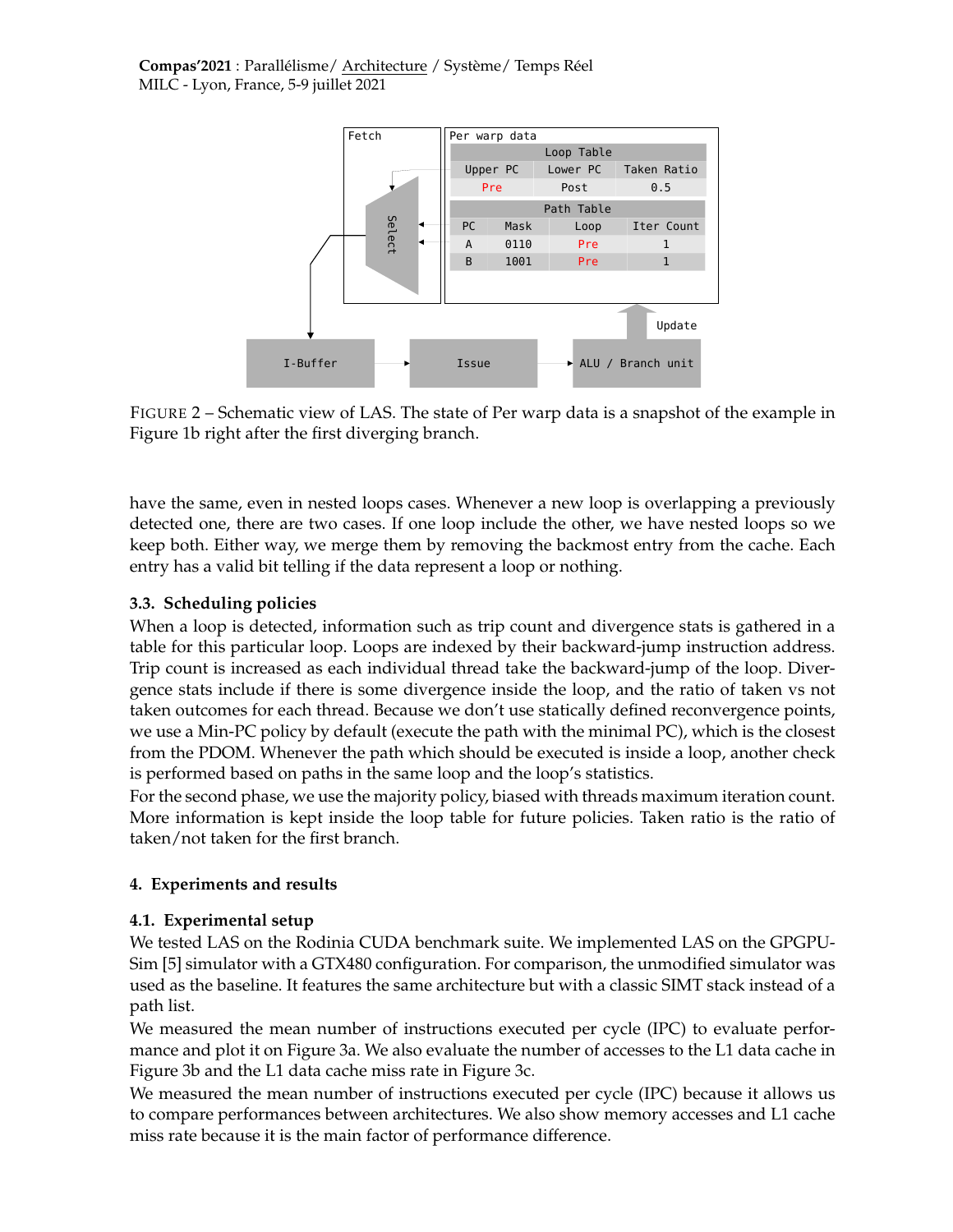We could not compare LAS with an oracle which would give us a perfect (or near perfect) scheduling because this scheduling problem is too computationally-intensive [6]. We found that the oracle fails to compute a schedule withing a week even with a short trace of 20 iterations on 32 thread-wide warps.



FIGURE 3 – Results of benchmarks executed with the baseline architecture and LAS

### **4.2. Discussion**

Figure 3a shows an equal or lower performance for LAS, due to equal or lower warp occupancy. Kernels with no difference are kernels with no loops, or loops with no divergence. Because LAS does not trigger iteration shift in the latter case, it keeps the Min-PC scheduling policy and is equivalent to the static scheduling policy of the baseline.

We observe a significant slowdown in the *backprop*, *hotspot*, and *nw* benchmarks (Figure 3a). All these benchmarks effectively trigger iteration shifting.

The *backprop* and *nw* benchmarks show the problem of iteration shifting on cache miss rate. Shifting iterations makes kernels access memory in a non-contiguous manner, resulting in more cache misses (Figure 3c). As the scheduling algorithm implemented in GPGPU-Sim does not take into account stalled warps because of cache misses, extra pipeline stalls due to memory lower the IPC. Secondly, conditional paths in these kernels are very unbalanced in term of execution time, because they are of the *if-then* form. The iteration overhead accumulated by shifting has more impact than with balanced branches.

*hotspot* has fewer cache misses overall with sensibly the same amount of cache accesses (Figures 3b, 3c). It is due to a lower warp occupancy with LAS. Some instructions are executed by divergent thread groups, so early threads trigger a cache miss but not later threads which arrive after the cache is populated.

### **4.3. Future work**

For now, iteration shifting does not show performance improvements at least in the Rodinia benchmark suite. We highlighted metrics which can badly impact performance and explain why the LAS technique did not do well. In order to fix these issues, we will need to modify the inclusion criteria for loops using dynamic information such as cache statistics.

For now the whole warp is waiting when a memory access occurs. Having a path table should